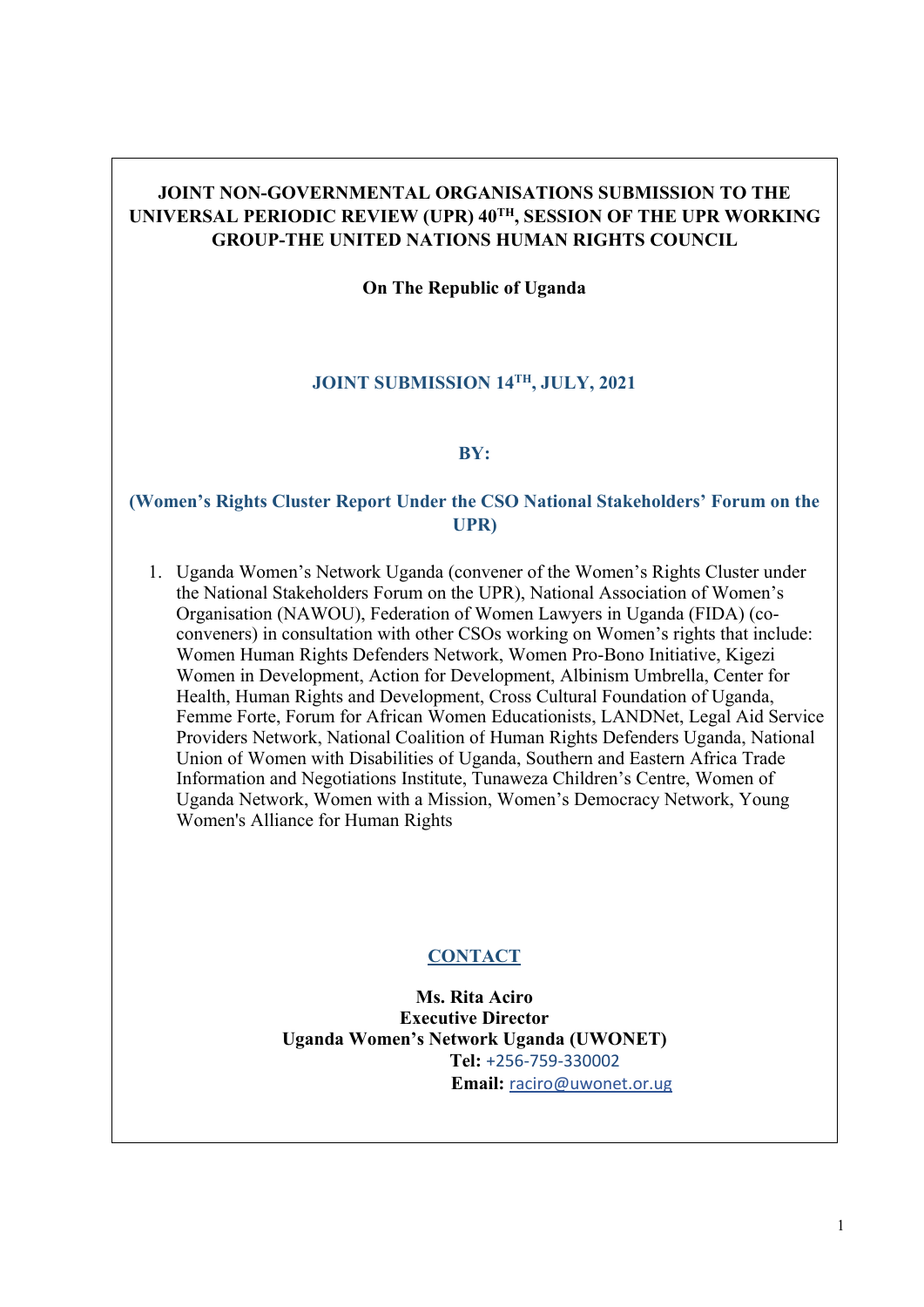# **I. Introduction**

- 1. Uganda has been reviewed twice under the Universal Periodic Review (UPR). In October 2011 and upon review of its first report, various recommendations from UN Member states were received that encompassed various human rights issues. Recommendations accepted and the voluntary pledges implemented in the first cycle in 2011 include the development of <sup>a</sup> draft National Action Plan on Human Rights, the enactment of <sup>a</sup> domestic framework prohibiting torture and the creation of institutional mechanisms such as the Parliamentary Standing Committee on Human Rights, the Inter-Ministerial Committee on Human Rights, human rights focal points/ desk officers in various Ministries, Departments and Agencies (MDAs), among others that are intended to ensure human rights issues are incorporated in institutional policies, plans, programmes and budgets, monitored and reported on.
- 2. On 3 November 2016, Uganda presented its second report before the UPR working group at its  $26<sup>th</sup>$  session held from 31 October to 11 November 2016 in Geneva. During this session, Uganda received 226 recommendations, out of which 148 were accepted and 78 noted. The next review of Uganda under the UPR process is scheduled for January 2022.

3. This repor<sup>t</sup> highlights progress made in the implementation of recommendations from the second review and thereafter makes appropriate recommendations for consideration.

# **II. Methodology**

4. The Report was compiled in <sup>a</sup> participatory and consultative process involving various stakeholders namely; the Civil Society Organisations (CSOs) and human rights activists. Uganda Women'<sup>s</sup> network, National Association of Women Organisations and Uganda Association of Women lawyers coordinated the repor<sup>t</sup> compilation. The compilation process of the Report involved <sup>a</sup> desk review of reports from CSOs and human rights activists that contributed in the implementation of recommendations from the previous review. Ameeting was held where recommendations from the second review were shared and discussed with various CSOs and human rights activists who provided an update on the status of implementation. This Report reflects recommendations which were accepted by Uganda with the focus on UPR recommendations affecting the women'<sup>s</sup> cluster.

# **III. Progress in implementation of the accepted recommendations**

# **A. Implementation of accepted UPR recommendations**

# **1. Theme A12 Acceptance of international norms-Recommendations 115.4, 115.17, 116.6, 117.15, 117.39, 117.51**

5. Uganda enacted the Prevention and Prohibition of Torture Regulations, 2017 to operationalise the Prevention and Prohibition of Torture Act , 2012. The Prevention and Prohibition of Torture Regulations, 2017 provide the procedure for complaints, investigation and reporting. In 2017, the Committee on Human Rights pledged to suppor<sup>t</sup> <sup>a</sup> motion in Parliament for the ratification of the Optional Protocol to the Convention against Torture (OPCAT), 2002.

6. Parliament passed the Law Revision (Penalties in Criminal Matters) Misc. (Amendment) Act, 2019 that aims at removing all references to the mandatory death penalty and to restrict its application to "the most serious crimes" by converting maximum penalties to life imprisonment; removing the restriction on mitigation for convictions carrying <sup>a</sup> death penalty; defining life imprisonment and related matters. The Employment (Amendment) Bill 2019 that seeks to operationalise provisions of Article 40 of the Constitution to all categories of workers specifically domestic workers has been presented to Parliament.

7. The Government of Uganda has pu<sup>t</sup> in place <sup>a</sup> number of interventions to eliminate trafficking in persons over the pas<sup>t</sup> 5 years. These interventions include enactment of the Kampala Child Protection Ordinance 2019, launching of the second Uganda National Action Plan (NAP) for the Prevention on Trafficking in Persons (2019 -2024) and the National Referral Guidelines for Management of Victims of Trafficking, formation of the Anti-Trafficking in Persons Department of the Uganda Police Force (July 2019), establishment of trafficking-specific desks in the Office of the Director of Public Prosecution (ODPP) and development of strategic partnerships for capacity building of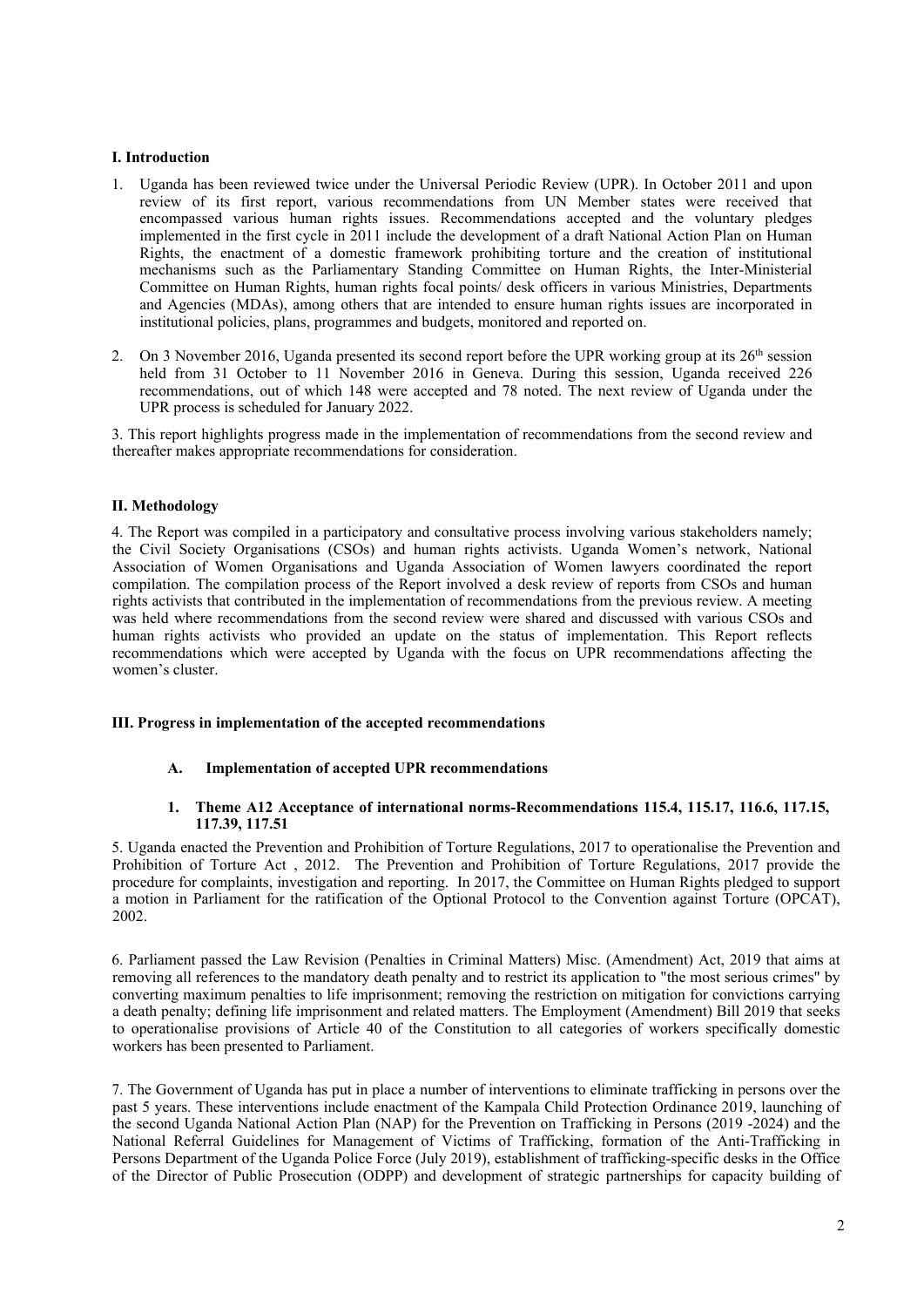police, the judiciary and prosecution. In 2018, governmen<sup>t</sup> reported investigating 286 cases of trafficking, prosecuting 63 suspected cases and convicting 6 traffickers, in 2019, governmen<sup>t</sup> reported investigating 120 cases of trafficking.

In spite of these interventions, Uganda was still on the Tier 2 Watch List rating on the 2020 USA Trafficking in Persons Report (a rating reserved for countries that do not meet the minimum standards of the United States Trafficking Victims Protection Act (TVPA) but are making efforts to do so). Uganda has not ratified the International Convention for the Protection of All Persons from Enforced Disappearance, 2007 and the Convention on the Reduction of Statelessness, 1961.

# **Recommendation**

8. Government should ratify the International Convention for the Protection of All Persons from Enforced Disappearance, 2007 , Convention on the Reduction of Statelessness,1961 and the Optional Protocol to the Convention against Torture, 2002.

# **2. Theme A41 Constitutional and legislative framework- Recommendations 115.25, 116.5, 116.10**

9. The Children (Amendment) Act 2016 established the National Children Authority and its functions. In <sup>a</sup> bid to promote the right to access to justice, the National Legal Aid Bill (2020), was on 11th May, 2021 tabled before Parliament. Uganda also passed <sup>a</sup> National Transitional Justice Policy on 17th June 2019 to address justice, accountability and reconciliation needs of post-conflict Uganda.

10. The Marriage and Divorce Bill, 2009 has not been enacted into law. Before the second reading, the Deputy Attorney General informed the house that due to divergent opinions on the Bill, the governmen<sup>t</sup> was not fully prepared to presen<sup>t</sup> the Bill for the second reading.

11. Uganda'<sup>s</sup> health budget has been continuously below 15% as required under the Abuja declaration. The budget allocation to the Health Sector was 8.9% in Financial Year 2018/2019 and 9.2% in Financial Year 2019/20.

# **Recommendations**

- 12. Government should address the divergent opinions on Marriage and Divorce Bill , 2009 and fast track the process of the enactment of the Marriage and Divorce Bill, 2009 and the National Legal Aid Bill (2020).
- 13. Government should provide adequate resources for the effective implementation of the National Transition Justice Policy, 2019.
- 14. Government should increase the budget allocation to the health sector to 15% in line with the Abuja Declaration.

#### **3. Theme A45 National Human Rights Institution (NHRI) -Recommendations 115.41**

15. The Human Rights Enforcement Act, 2019 was enacted to give effect to Article 50 (4) of the Constitution by providing for the procedure of enforcing human rights under Chapter Four of the Constitution; and for related matters.

# **Recommendation**

16. Government should ensure the effective implementation of the Human Rights Enforcement Act , 2019.

# **4 . Theme A46 National Plans of Action on Human Rights (or specific areas)-Recommendations 115.27, 115.33, 115.34**

- 17. The governmen<sup>t</sup> adopted the National Action Plan for Business and Human Rights. CSOs are in the process of drafting <sup>a</sup> National Action Plan for Persons with Albinism, this process was however affected by the emergency of the Covid 19 pandemic.
- 18. Implementation of the Uganda Gender Policy Action Plan was integrated into National Development Plan III. Though Uganda scores well in terms of social indicators and above average on economic participation, however according to the Gender and energy country brief: UGANDA, 2020), political representation and empowermen<sup>t</sup> of women in Uganda scores poorly.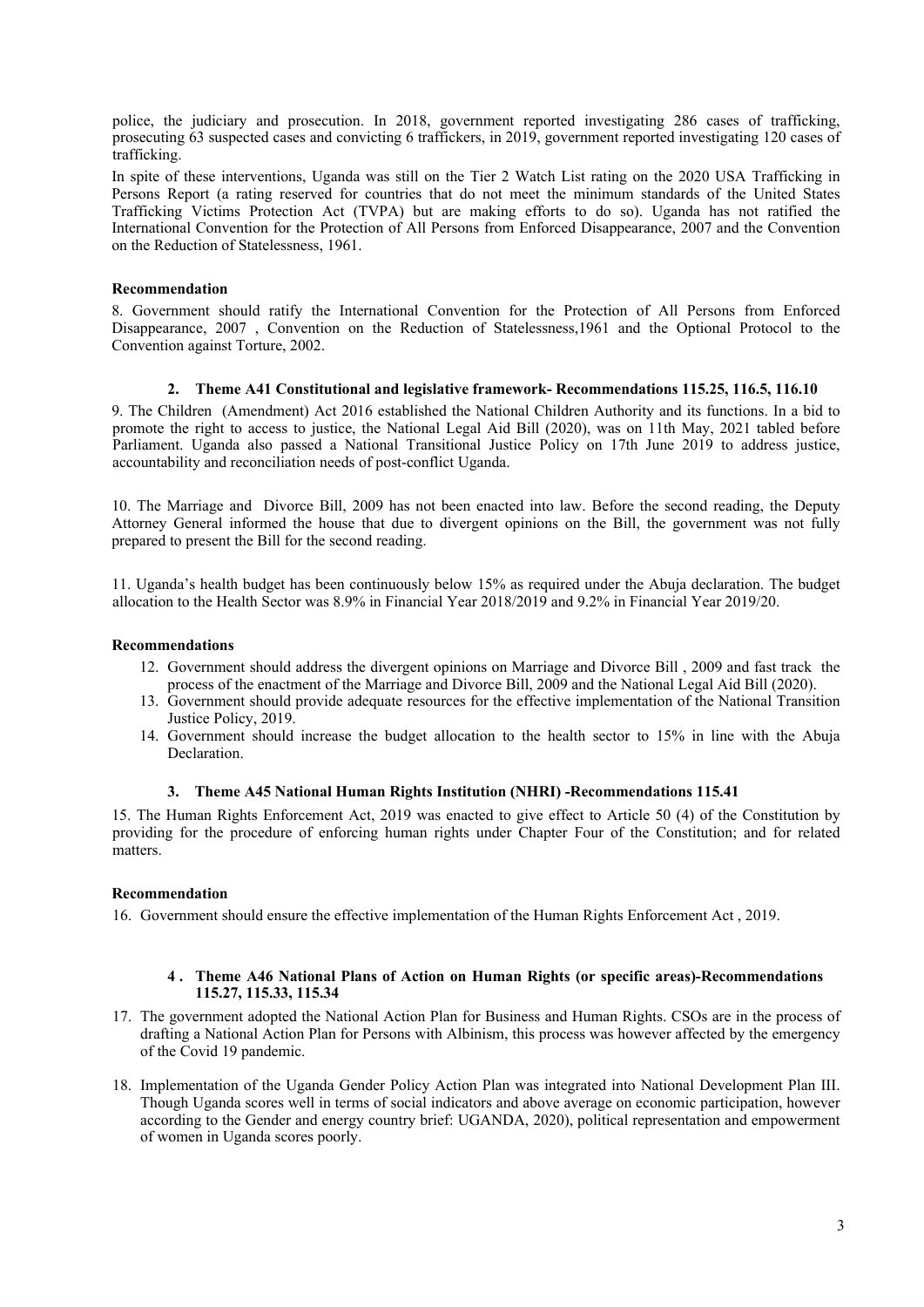# **Recommendations**

- 19. Government should develop <sup>a</sup> National Action Plan for Persons with Albinism and provide adequate resources for the effective implementation of the National Action Plan for Business and Human Rights.
- 20. Government should strengthen initiatives to empower women participate in the political process.

#### **5. Theme A54 Awareness raising and dissemination-Recommendations 115.60, 115.90**

21. Anumber of institutions are engaged in the training of public officials on protection of vulnerable persons. For instance, the Uganda People'<sup>s</sup> Defence Forces (UPDF) instituted human rights refresher training courses for its Local Defence Unit (LDU) officers to increase respec<sup>t</sup> for human rights. However, there is not <sup>a</sup> permanen<sup>t</sup> and sustainable programme in place to train public officials on protection of vulnerable persons.

22. The traditional justice system has been strengthened through capacity building on human rights for cultural leaders, local governmen<sup>t</sup> officials and selected police officers; and creation of referral chains between the formal and informal actors in justice.

#### **Recommendation**

23. Government should pu<sup>t</sup> in place and prioritise funding of civic education programmes that focus on the protection of vulnerable groups.

#### **6. Theme B31 Equality & non-discrimination- Recommendations 115.60, 115.97**

24. Government passed the Persons with Disabilities Act, 2020 which provides for the respec<sup>t</sup> and promotion of the fundamental and other human rights and freedoms of PWDs. The Persons With Disabilities Policy, 2006 requires that adequate resource allocation is made for programmes that suppor<sup>t</sup> the empowermen<sup>t</sup> of PWDs including women and girls with disabilities and persons with albinism. Implementation of programmes for persons with albinism however still face challenges among others lack of official statistics on the numbers of persons with albinism and negative perceptions of persons living with albinism.

#### **Recommendations**

- 25. Government should collect National evidence-based data and engage relevant stakeholders on issues of persons with albinism.
- 26. Government should increase awareness initiatives on albinism to combat myths and misconceptions towards persons living with albinism.

#### **7. Theme D7 Right to participation in public affairs and right to vote– Recommendations 115.107**

27. During the 2021 General elections, COVID19 restrictions aggravated the existing gender disparities for women. Scientific elections disfranchised many women and girls from participation and increased the cost of participation of both candidates and voters due to restrictions placed on movement to constituencies.

#### **Recommendations**

- 28. Government should ensure that provisions of the law on access to especially state-owned and private media houses are adhered to by all public media to preven<sup>t</sup> the disenfranchisement on the basis of economic standing, gender or political affiliation
- 29. Government should strengthen initiatives to ensure participation of women and girls in the electoral process.

# **8. Theme D25 Prohibition of torture and cruel, inhuman or degrading treatment– Recommendations 115.102**

30. Though Uganda has ratified and domesticated provisions on torture, there are still delays in carrying out investigations on the use of excessive force by state agents against members of the opposition. Since the January 14, 2021, National General Elections in Uganda, the space of civil society has been shrinking. In the immediate aftermath of the elections, the space has been epitomised by enforced disappearances, torture, illegal detentions and the trial of civilians in the military court. There are new cases of missing persons being reported by media, family members, and Opposition Political party leaders. As of March 2021, it is estimated that over 500 cases of enforced disappearances and illegal detentions had occurred in the context of the post-election aftermath.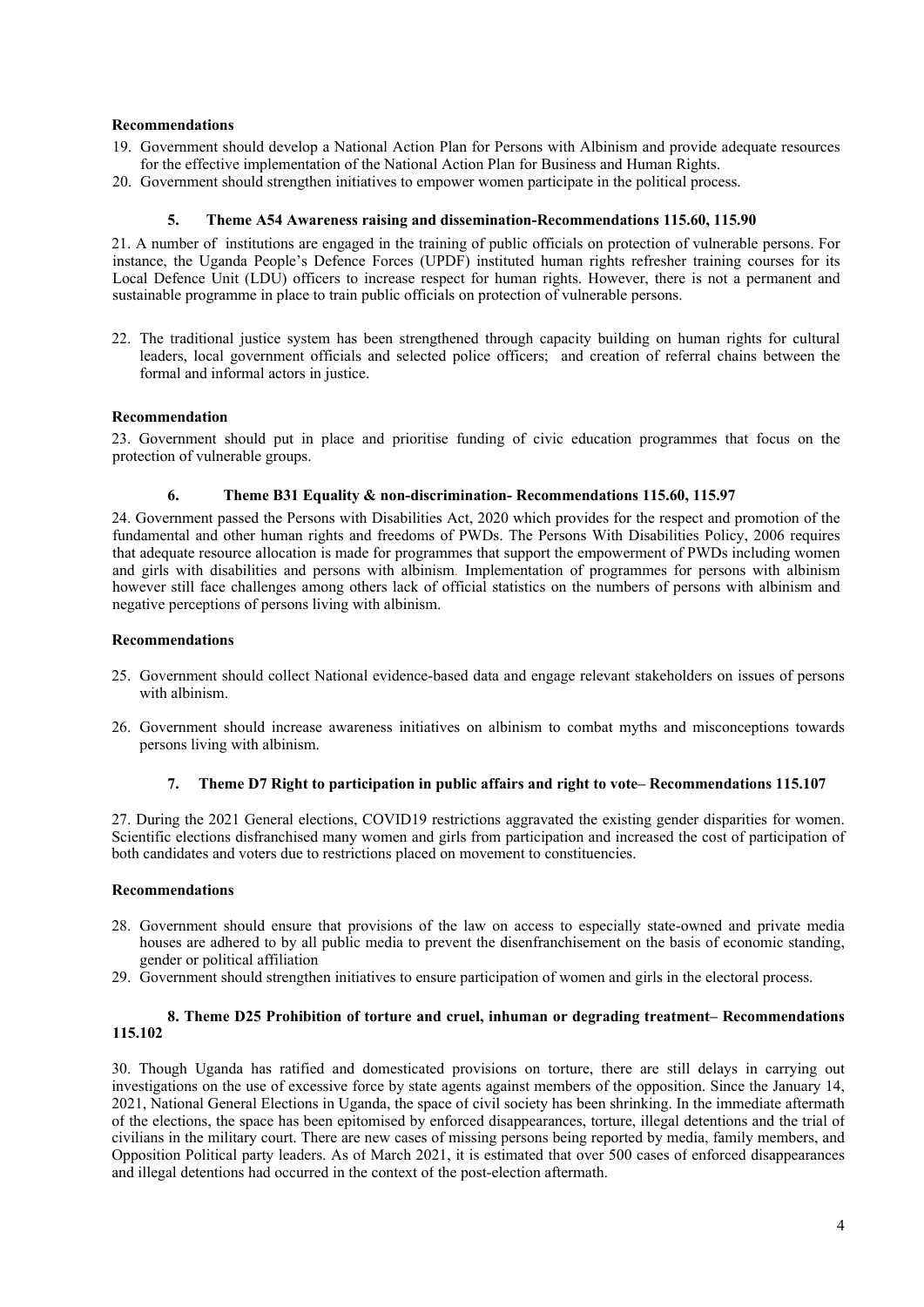# **Recommendations**

- **30.** Government should expediate investigations and prosecute state agents involved in the use of excessive force against members of the opposition; and enforced disappearances and illegal detention.
- 31. Government should enact <sup>a</sup> specific legislation for Human Rights Defenders which creates offences and penalties and provides <sup>a</sup> mechanism in the event of violation of rights of human rights.

# **9. Theme D27 Prohibition of slavery, trafficking-Recommendations 115.15, 115.16, 115.81**

32. Government has pu<sup>t</sup> in place <sup>a</sup> multisectoral institutional framework that includes the Ministry of Internal Affairs, Immigration department, Ministry of Foreign Affairs, Ministry of Gender, Labour and Social Development (MGLSD) and local governments. Uganda has <sup>a</sup> National Taskforce led by the Ministry of Internal Affairs (MIA) under the Coordination Office to Combat Trafficking in Persons. Other interventions to address trafficking include issuing of licenses to expor<sup>t</sup> companies by MGLSD ; deployment of security along border points to counter trafficking; and resettlement of children who live on streets either through settling them with parents or provision of alternative care.

34. There are however challenges that hinder the effective implementation of the Prevention of Trafficking in Persons' Act 2009 including porous border points used by criminals to traffic girls and young women into sexual slavery, prostitution labour exploitation and other forms of abuse; high levels of internal and external trafficking affecting mostly girls and young women for domestic work and sexual exploitation in-country and in Arab Countries; and weak enforcement and follow up on labour expor<sup>t</sup> countries which results into exploitation of girls and young women.

# **Recommendations**

- 35. Government should strengthen efforts to investigate cases of trafficking and fully prosecute alleged traffickers and complicit officers.
- 36. Government should scale up civic awareness initiatives for mass sensitisation by developing simplified and translated educational and training programmes for the populace on domestic and external trafficking of persons.
- 37. Government should have Memoranda of Understanding and/or mutually enforceable standard contracts with destination country governments on migrant worker rights, to increase protective services for victims including on the release and repatriation of Ugandan migrant workers exploited by employers abroad.

# **10. Theme D29 Domestic violence -Recommendations 115.68**

38. There were various initiatives to enforce existing laws such as the Domestic Violence Act 2010, and The National Strategy to end Child Marriage and Teenage Pregnancy 2014/15 -2019/2020. In 2021, Parliament passed the Sexual Offences Bill which is waiting Presidential assent and <sup>a</sup> Sexual GBV Desk has been established at Uganda Police Force. The MGSLD established Gender Based Violence (GBV) shelters to provide rehabilitation and other basic services.

39. In spite of the efforts, domestic and sexual violence still ranked as the highest committed offences in Uganda. Some of the reasons that perpetrate GBV include weak enforcement of laws, existence of strong cultural norms and cultural practices that promote and normalise domestic violence, and the limited number of GBV Shelters. The Police Annual Report, 2020 stated that <sup>a</sup> total of 14,230 girls were defiled; 301 were defiled by people living with HIV and 120 were defiled by parents/ guardians. There was <sup>a</sup> 22.5% increase in teenage pregnancy registered among girls (10-24) between March and June 2020, <sup>a</sup> 336.5% increase in teenage pregnancy among the 10–14year olds, between March and September 2020 and <sup>a</sup> 31% increase in child marriages. Domestic violence increased from 13,693 in 2019 to 17,644 in 2020 marking <sup>a</sup> 29% increase.

### **Recommendations**

40. Government should invest in and dedicate specific and adequate resources to institutions within the Justice, Law and Order Sector to among others strengthen skills in investigation (including medical), prosecution and psycho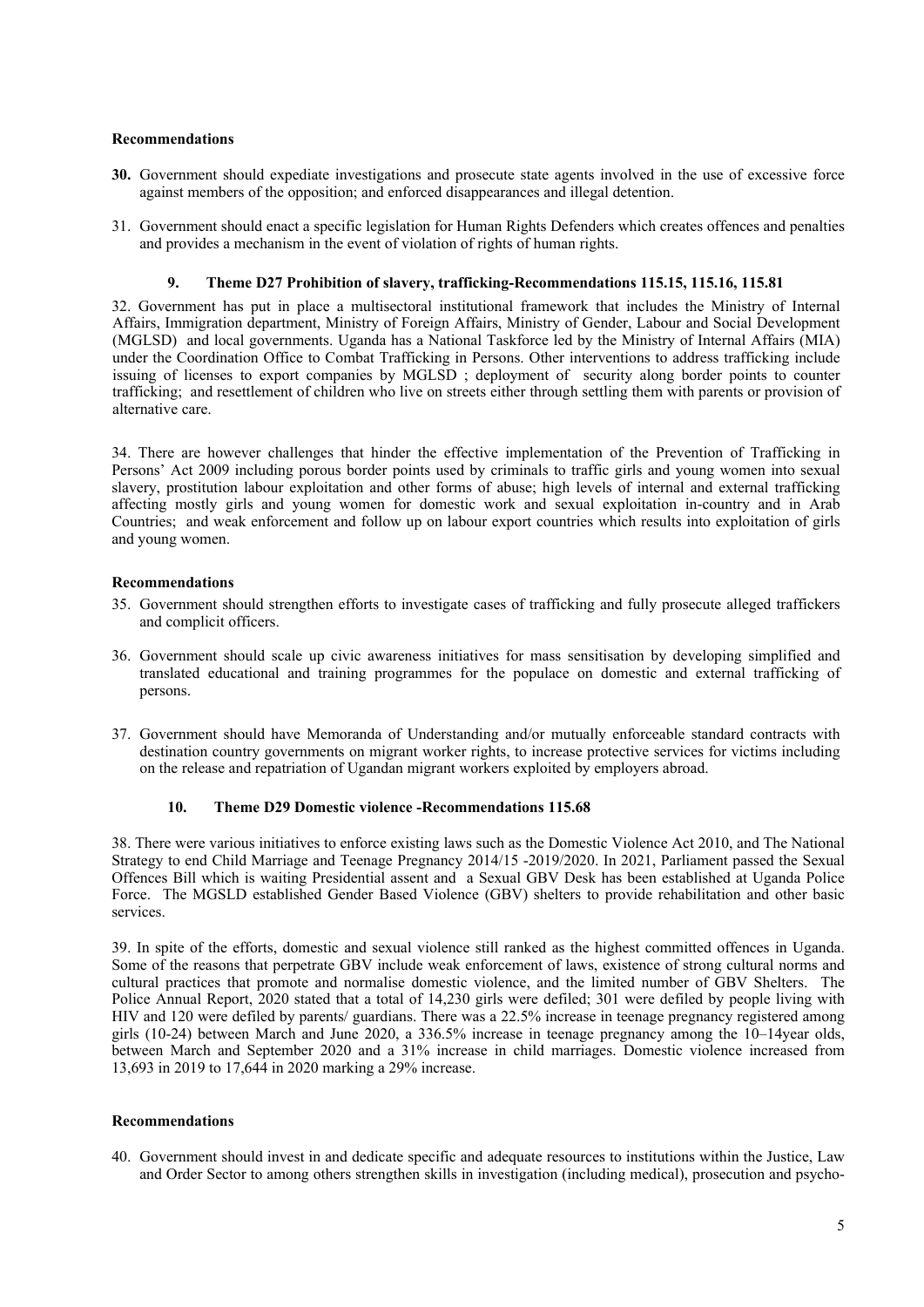social services.

41. Government should increase the number of emergency shelters to cover more districts to ensure that shelter is available when needed by all victims.

# **12. Theme E21 Right to an adequate standard of living - general– Recommendations 115.137, 115.140, 115.142**

42. The Persons With Disabilities Act, 2020 recognises employment quotas for PWDs. PWDs have the freedom to undertake courses of own choice; governmen<sup>t</sup> has maintained the provision of additional points during assessment under the student'<sup>s</sup> higher education loan schemes and the gran<sup>t</sup> of 63 scholarships for students with disability joining public university; and ensuring PWDs are represented on the Equal Opportunities Commission. Persons with albinism however rarely enjoy access to adequate services including health and education

#### **Recommendation**

43. Government should pu<sup>t</sup> in place and strengthen measures to address conditions of persons with albinism including access to services such as education and health.

### **13. Theme E41 Right to health (General)-Recommendations 115.114, 115.115, 115.119, 115.122**

44. On 15th May 2016, His Excellency the President of the Republic of Uganda made the "Every Woman Every Child" Global Health Strategy (EWEC). As <sup>a</sup> result of efforts from various stakeholders, there has been <sup>a</sup> reduction in under five mortalities from 152 to 64 deaths per 1000 live births from 2000-2016 and child mortality decreased from 38 deaths per 1000 live births in 2011 to 22 live births to 2016 (UDHS, 2016).

45. In spite the above interventions, over the last 5 years, the budget to the health sector has continuously declined. Currently, the health sector budget allocation is estimated to decline by 9.3% (UGX 2,781.17 billion in FY2020/21 to UGX 2,522.88 billion in FY2021/22. Uganda also continues to suffer <sup>a</sup> persistently high maternal mortality ratio (MMR) currently at 336 per 100,000 live . The court'<sup>s</sup> orders in the petition of the Center for Health Human Rights and Development (CEHURD) and 3 Others <sup>v</sup> Attorney General, Constitutional Petition No. 16 of 2011 which tasked the governmen<sup>t</sup> to prioritise maternal health care and allocate sufficient funds have not been implemented.

### **Recommendations**

- 46. The Government should prioritise increasing funding to basic maternal health care, primary health care, health research, human resource and medicines and related commodities
- 47. The Government should implement court'<sup>s</sup> orders in the petition of the Center for Health Human Rights and Development (CEHURD) and 3 Others <sup>v</sup> Attorney General, Constitutional Petition No. 16 of 2011 which tasked the governmen<sup>t</sup> to prioritise maternal health care and allocate sufficient funds.

#### **14. Theme E43 Access to sexual and reproductive health and services - Recommendations 115. 118, 116.2 116.12, 117.5**

48. Government has pu<sup>t</sup> in place initiatives to promote sexual and reproductive health and rights which include the Uganda National Minimum Health Care Package, National Sexuality Framework (2018), Adolescent Health Policy Guidelines and Service Standards (2012), National Strategic Plan for Cervical Cancer Prevention and Control in Uganda (2010-2014), and the National Strategy for the Prevention of Teenage Pregnancy and Child Marriage. In 2021, Parliament passed the National Health Insurance Scheme (NHIS) Bill, 2019, the bill seeks to provide universal healthcare to all. Government developed the National Sexuality Framework and the National School Health Policy 2018-2023.

49. Currently, 14% of unintended pregnancies ended in abortion while unsafe abortion accounted for more than 8% of maternal mortality. Government withdrew the Abortion Guidelines launched in 2016 due to opposition from various sectors of the society. Abortion in Uganda is legal only if its performed by <sup>a</sup> licensed medical doctor in <sup>a</sup> situation where the life of the mother is deemed to be at risk.

#### **Recommendations**

50. Government should pay special attention to health needs and rights of vulnerable and disadvantaged girls and women including adolescent girls, older women, refugee women, internally displaced women, women with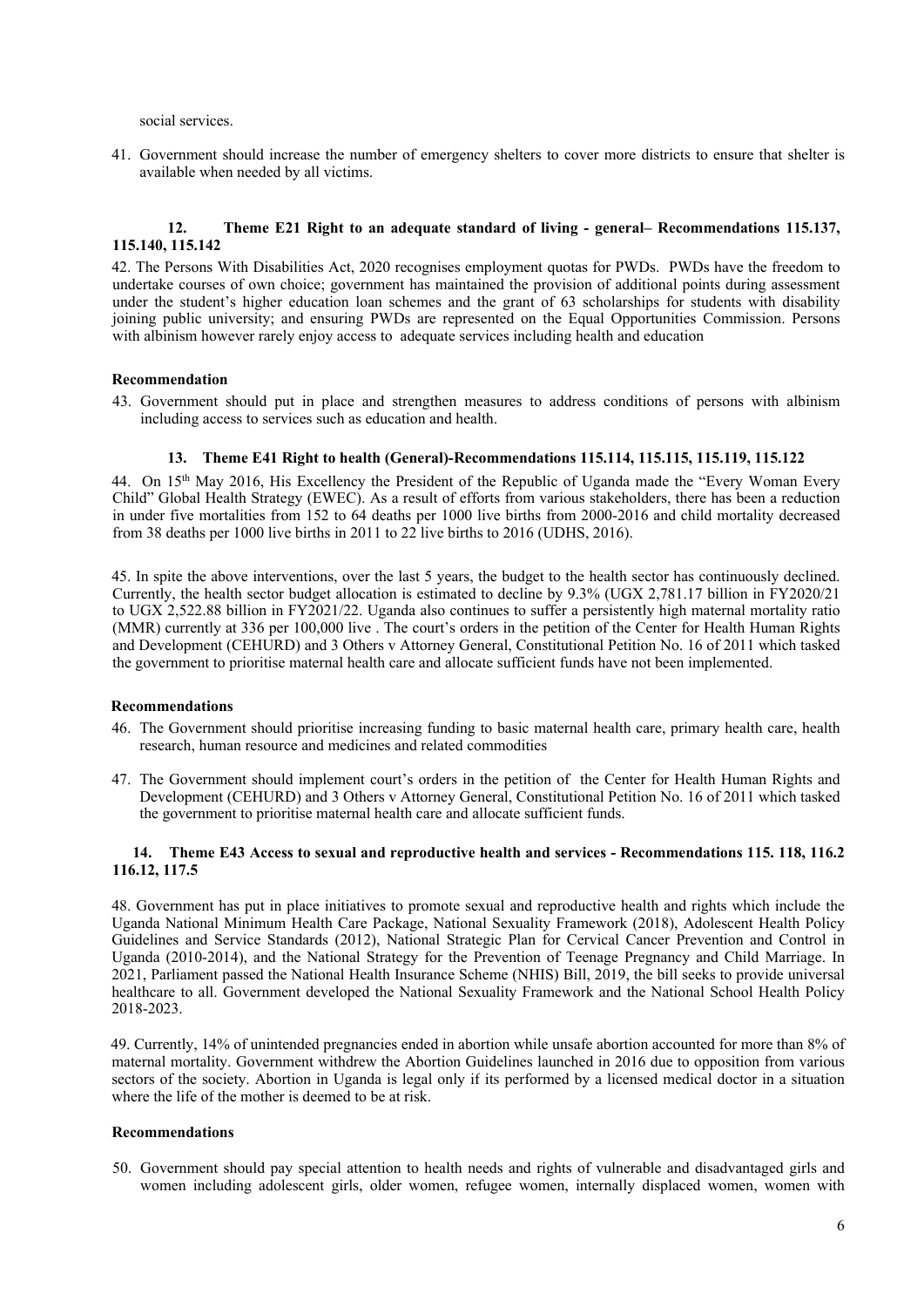disabilities, and indigenous women.

- 51. Government should disseminate information on the polices and laws including National Sexuality Framework (2018), Adolescent Health Policy Guidelines and Service Standards (2012), National Strategic Plan for Cervical Cancer Prevention and Control in Uganda (2010-2014), and the National Strategy for the Prevention of Teenage Pregnancy and Child Marriage
- 52. Government should fast track the process of the enactment of the National Health Insurance Bill, 2019.

# **14. Theme E51 Right to education (General) and Theme E52 Primary Education-Recommendations 115.124, 115.123, 115.126, 115.127, 115.128**

53. Government has taken steps to implement the Gender in Education Policy 2016, the Gender in Education Strategic Plan (2015-2020), the National Strategy for Girls Education (2017-2020), and the National Strategic Plan on Violence against Children in Schools (2015-2020). Government passed the National Guidelines for Prevention of teenage pregnancy and re-entry of child mothers in school settings, 2020 and the Gender in Education Strategic Plan (2015-2020). Measures to implement policies and strategies include provision of free education for all especially Universal Primary Education, promotion of gender equity budgeting, construction of changing rooms for girls, the recruitment of Senior Women and Men Teachers in schools, the rollout of the new Ordinary Level curriculum in February 2020 through training of teachers and the passing of the Guidelines for the Roles of Senior Women and Men Teachers 2020.

53. Although the above measures have been pu<sup>t</sup> in place, there are challenges including high school dropouts, high incidences of Violence Against Children (VAC) in schools and institutions of learning and low completion rates for UPE which stands at 61% and USE at 36%.

# **Recommendations**

- 54. Government should strengthen monitoring of education delivery in both primary and secondary schools to ensure quality education.
- 55. Government should review the Universal Primary Education and Universal Secondary Education policies to among others address low completion rates.

# **15. Theme F4 Persons with disabilities-Recommendations 115.127, 115.129, 115.130, 115.131**

56. Several policies, laws and programs have been pu<sup>t</sup> in place to guarantee PWDs enjoyment of their rights. These include, Persons with Disabilities Act, 2020 and the Inclusive Education Policy. The governmen<sup>t</sup> has encouraged all media houses (televisions) to have sign language interpreters during key programs like news and has created an enabling environment for organisations working on PWDs . For, instance the NGO policy allows Disability Persons Organisations to access donor funding. There are however challenges of PWDs accessing employment , education and other social services. Though the Disability Act 2019, reinstated the employment quotas for persons with disabilities, since passing the law, there is no evidence of implementation.

# **Recommendations**

- 57. Government should increase awareness raising on the rights of Persons With Disabilities to education and other social services.
- 58. Government should establish an affirmative action mechanism to enable Persons With Disabilities compete more favourably in job markets and pu<sup>t</sup> in place measures to ensure employers are trained on disability needs and costs.

# **16. Theme F11 Advancement of women-Recommendations 115.56**

59. Interventions prioritised under NDPIII included promoting women'<sup>s</sup> security of tenure, land access, economic empowerment, leadership and participation in decision making. Negative patriarchal/ male dominance beliefs and practices however continue to hinder the realisation of women'<sup>s</sup> land rights. Customary laws that run parallel to the formal statutory laws continue to perpetrate conflicts when settling land related matters.

60. The governmen<sup>t</sup> passed the Employment Amendment Bill, 2019 to operationalise the provisions of Article 40 of the Constitution to all categories of workers in Uganda, make provision for the regulation of employment of domestic workers in Uganda so as to improve their working conditions and to provide for the recruitment and employment of Ugandan migrant workers abroad. Government is in the process of drafting the Domestic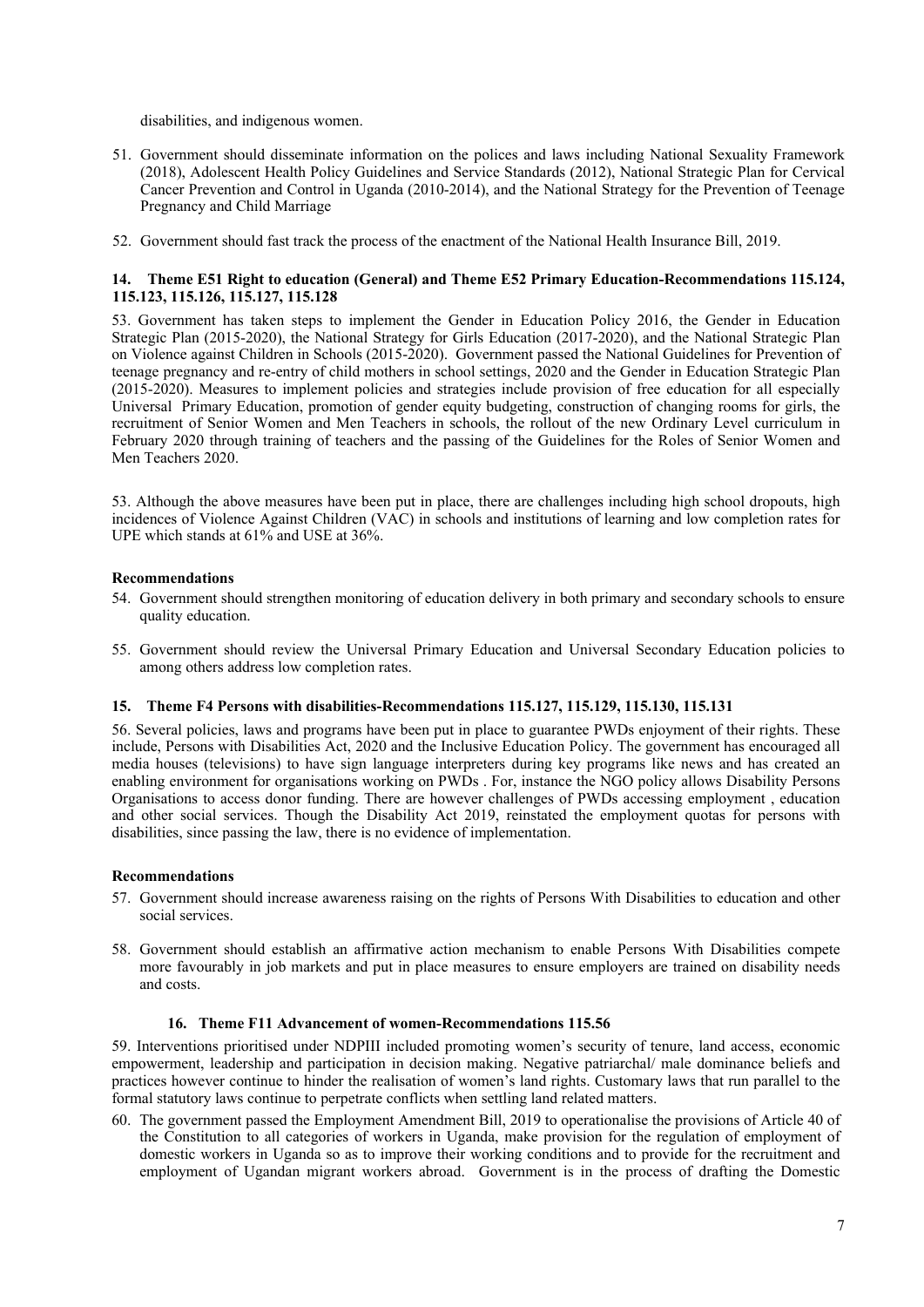Workers Regulations, 2020 to strengthen protection of domestic workers and Breast-Feeding Regulations, 2020 which are intended to strengthen labour rights and protection of working breast feeding mothers.

# **Recommendations**

- 61. Government should adopt gender analytical frameworks that trace the roots of gender inequalities and limited participation of women and girls in development including: inadequate social participation; lack of social integration and lack of power that leads to deprivation of capability and poverty.
- 62. Government should fast track the assent of the Employment Amendment Bill 2019 and expedite the development and approval of the Breastfeeding Guidelines, 2020 and the Domestic Workers Regulations, 2020.
- 63. Government should synchronise both customary and formal legislation in consultation with and through active involvement of the cultural and religious institutions

#### **17. Theme F12 Discrimination against women - Recommendations 115.49, 115.51, 115.52, 115.53, 115.57, 115.59, 115.62, 115.69, 115.8 115.90, 116.1, 116.7, 117.37**

64. Parliament passed the Sexual Offences Bill, 2019 which provides for criminalisation of <sup>a</sup> range of sexual offenses that had not been provided for in the existing law. Efforts are in place to advocate for the passing of the Marriage and Divorce Bill through awareness creation on the interconnectedness between the bill and culture. The Succession Amendment Bill 2018 was enacted and it among others protects women'<sup>s</sup> rights to residential property of an interstate, as long as the living spouse or child of an intestate is in occupancy, which will not affect the percentage of their share on the property of the intestate.

- 64. Although the 2004 and 2010 amendments to the Land Act provide legal protection to <sup>a</sup> spouse occupying family land by requiring consent before any transactions in land, in practice women continue to be dispossessed of land. They are either forced to give consent through actual or threatened violence, and are too poor to pursue legal remedies following the unlawful sale of their land.
- 65. Social protection programs like the Uganda Women Entrepreneurship Program (UWEP) have been established to empower women economically for self-sustenance, among others. Through the development approach, selected communities in Uganda are realising that entrenched stereotypes and patriarchal attitudes are an obstacle to sustainable development. Some cultural institutions in Uganda have pu<sup>t</sup> in place by-laws for the protection of the property rights of women and girls.
- 66. Despite measures taken to combat Violence Against Women, Online VAW/G is still ignored despite violating the freedom of expression, right to information, privacy and data protection. This manifests into less participation in politics and online spaces and the widening of the gender digital divide among others. Though the Anti Pornography Act 2014, criminalises the production, trafficking in, publication, broadcasting, procuring, importing, exporting, selling or abetting any form of pornography no action has been taken on the persons who distribute, publish and broadcast pornographic pictures/videos to the public.

#### **Recommendations**

- 67. Government should enact the witness protection law and among other establish <sup>a</sup> witness protection agency and <sup>a</sup> witness protection programme to guarantee safety of witnesses before, during and after court proceedings.
- 68. Government should ensure women are involved in all stages of Information and Communications Technology policy implementation so that their views are included in policy formulation.

# **18. Theme F13 Violence against women - Recommendations 115.10, 115.11, 115.12, 115.13, 115.18, 115.37, 115.51, 115.53, 115.54, 115.61, 115.63, 115.65, 115.66, 115.67, 115.72, 115.73, 115.75, 115.76, 115.89, 115.91, 115.98, 116.8, 116.9**

#### *Female Genital Mutilation*

69. Under the guidance of the MGLSD and other civil society organisations, <sup>a</sup> Council of Traditional Leaders in Africa (COTLA)- Uganda chapter was established by cultural leaders from the 17 recognised cultural institutions in Uganda. Uganda has tried to raise national awareness on commemoration of the International Day of Zero Tolerance for Female Genital Mutilation in order to raise awareness on its dangers and advocate for its elimination and has developed the National Gender Based Violence Database (NGBVD).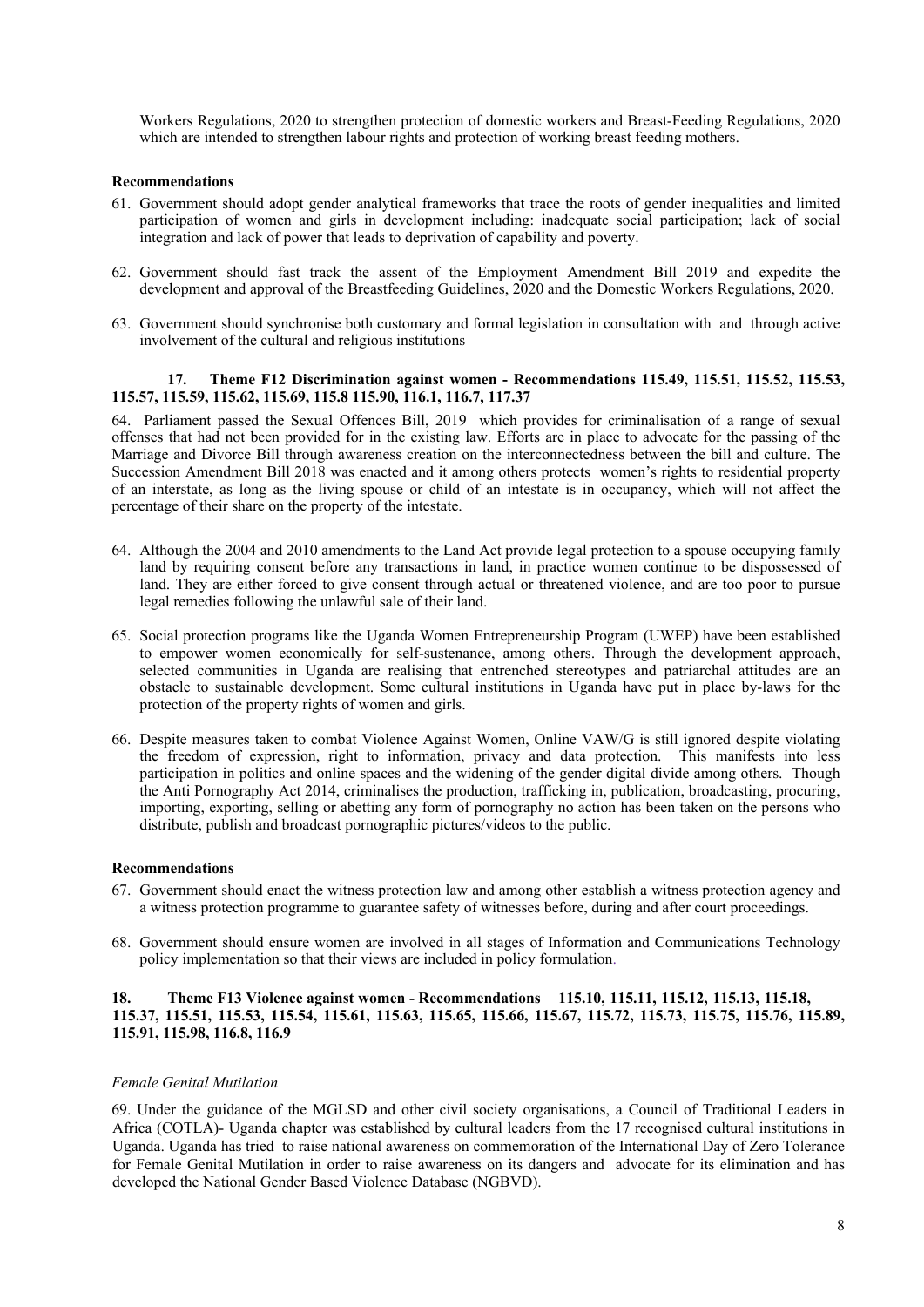70. While Uganda has enacted legislation against Female Genital Mutilation (FGM), and Section 6 of the Children Act 1997 (as amended in 2016) prohibits and punishes harmful cultural practice against children implementation and enforcement has been hindered especially due to culture.

# *Gender Based Violence*

71. Government has pu<sup>t</sup> in place various laws and policies including the Employment Act,2006 the Employment (Sexual Harassment) Regulations 2012, National Policy on Elimination of Gender Based Violence, 2019 the National Guidelines for the provision of Psychosocial Support for Gender-Based Violence Victims/survivors, 2013. In May 2017 the Government developed <sup>a</sup> National Male Involvement Strategy for the Prevention and Response to GBV. In 2016, the East African Community (EAC) enacted the EAC Prohibition of FGM Act, 2016 to promote cooperation in the prosecution of perpetrators of FGM through harmonisation of laws, policies and strategies to end FGM in the region.

72. Government has carried out various interventions during 16 days of Activism and National Women'<sup>s</sup> Day celebrations. Efforts have been made to strengthen the capacity of duty bearers to effectively respond to cases of SGBV, copies of the referral pathway and case managemen<sup>t</sup> forms to document cases of SGBV have been developed and the national help line has been upgraded although there has been limited awareness on the utilisation of the helpline among the women and children. Uganda is an active participant in joint action within the East African region particularly on the issue of pos<sup>t</sup> conflict response to Gender Based Violence.

73. Though the NDPIII states that police invested in mobilising and empowering communities to preven<sup>t</sup> violence, which led to a decline of 25% between 2015 and 2019, GBV rates greatly increased during the outbreak of COVID-19.

74. Implementation of the Domestic Violence Regulations, 2011 that sought to operationalise the Domestic Violence Act (DVA) has continued to be slow, which continues to have consequences for women accessing justice. Courts in Uganda continue to follow the old Common Law practice exempting husbands from charges of rape. The DVA includes sexual abuse in <sup>a</sup> domestic relationship, however the DPP and the police have not ye<sup>t</sup> pu<sup>t</sup> this section of the DVA to the test.

# *Persons with Albinism*

75. Various initiatives have been started including awareness raising in communities for girls with albinism to access education, radio talk shows have been conducted advocating on rights of women with albinism which has increased awareness of the rights of the women with albinism.

# **Recommendations**

- 76. Government should work closely with cultural leaders and institutions to embrace supporting girl-child education against harmful practices like Female Genital Mutilation.
- 77. Government should strengthen monitoring of the implementation framework in order to track progress and identify priority gaps for improvement in enjoyment of rights for persons with albinism.

#### **19. Theme F14 Participation of women in political and public life – Recommendations 115.50**

78. Uganda has continued to implement Article 32 of its Constitution on Affirmative Action in Article 78 (1) (a) which provides for one woman representative for every district and Article 180 (2) (b) which provides for 1/3 of *membership of each local governmen<sup>t</sup> council to be reserved for women.* The affirmative action include provision of quotas for women in Parliament and local government. These measures have had positive impact by increasing the numbers of women in politics and in the professional labour force. Thirty-five (35%) of parliamentarians are women with more than 84% of whom are occupying affirmative action seats, though it is increasingly hard for women to contest for direct seats because of politics being highly commercialised.

79. Despite Article 33 (6) of the Constitution prohibiting laws, cultures, traditions and customs which are against the dignity and welfare and interest of women, and other marginalised groups, women'<sup>s</sup> participation in politics is still affected by gender stereotypes and patriarchal beliefs. that exclude women from the open seat (where both men and women can contest for elective positions). Men continue to largely participate in the political processes and occupy office more than women. Many women and girls are highly deterred to participate in elections because of <sup>a</sup> highly monetised political space and high levels of electoral violence that targets them. Uganda has not ratified the African Charter on Democracy, Elections and Governance to meet the 50% representation target .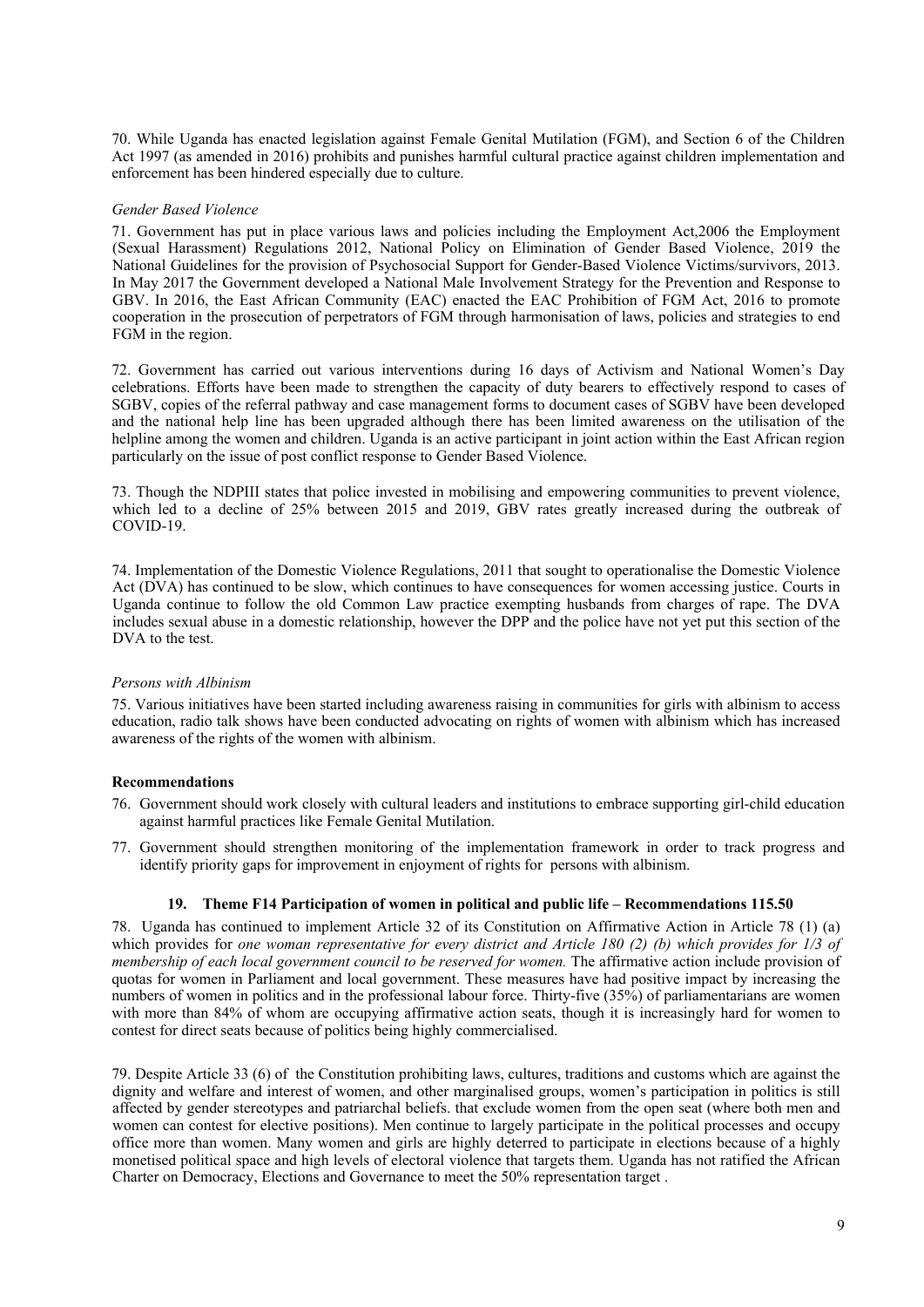# **Recommendation**

80. Government should ratify the African Charter on Democracy, Elections and Governance, 2007.

# **24. Theme H1 Human rights defenders– Recommendations 115.96 115.106, 115.110**

# *Human Rights Defenders*

81. Uganda made efforts to investigate threats against human rights but in some cases failed to release findings from investigations or make arrests regarding NGO office break-ins and the arbitrary restriction of Human Rights Defenders' (HRDs) rights to freedom of assembly under the POMA 2013 which has increased impunity of security agents who violate the rights of HRDs and activists as they undertake human rights work. Government continues to restrict freedom of expression, association and peaceful assembly, with HRDs being victim of threats, intimidation and judicial harassment.

82. The vulnerability of Women Human Rights Defenders remains aggravated by persisting social and cultural practices, intimidation and threats, inadequate resources, as well as an inadequate legislative framework and limited access to justice.

# *Human Rights Enforcement Act*

83. In March 2019, the president signed into law the *Human Rights Enforcement Act*, 2019, which operationalises the guarantees of human rights and freedoms under Chapter Four of the Constitution and offers guidance to courts on how to enforce human rights under Article 50 of the Constitution. The key aspec<sup>t</sup> of this law is the creation of personal liability for public officials who violate the fundamental rights and freedoms of others, regardless of whether this is done in an official capacity or not. In spite of this, it has been noted that the Act has not ye<sup>t</sup> been fully implemented.

84. In July 2020, Uganda'<sup>s</sup> Parliament moved <sup>a</sup> motion to introduce the Human Rights Defenders Protection Bill 2020 in <sup>a</sup> plenary sitting.

85. In 2017, the Government of Uganda adopted the *Prevention and Prohibition of Torture Regulations*. Nevertheless, the Chairperson of the Uganda Human Rights Commission noted that the Government is failing to pay compensation to victims of torture, which encourages the growth of impunity by the perpetrators

86. Section 8 of the POMA, 2013 gave wide discretionary powers to the Uganda Police Force to deny and disperse assemblies, and has been frequently used to facilitate arbitrary arrests of political activists. On 26 March 2020, Uganda'<sup>s</sup> Constitutional Court declared Section 8 illegal and unconstitutional, however, the crackdown on political opposition in 2020 and 2021 continued.

87. In the 2017 report, of the former UN Special Rapporteur on HRD, Michel Forst, expressed concern over the 2016 NGO Act and called on the Government of Uganda to align with international human rights standards. However, no further steps have been taken in this regard.

#### **Recommendations**

- 88. Government should review the NGO Act, 2016 to ensure that it facilitates the work of Human Rights Defenders.
- 89. Government should expedite and conclude investigations of perpetrators who have broken into offices of Human Rights Defenders and violated their rights.
- 90. Government should implement the Prevention and Prohibition of Torture, Act, 2012 and prosecute officers who have committed acts of torture.
- 91. Government should pu<sup>t</sup> in place mechanisms to address the vulnerability of Women Human Rights Defenders.

# **V. Conclusion**